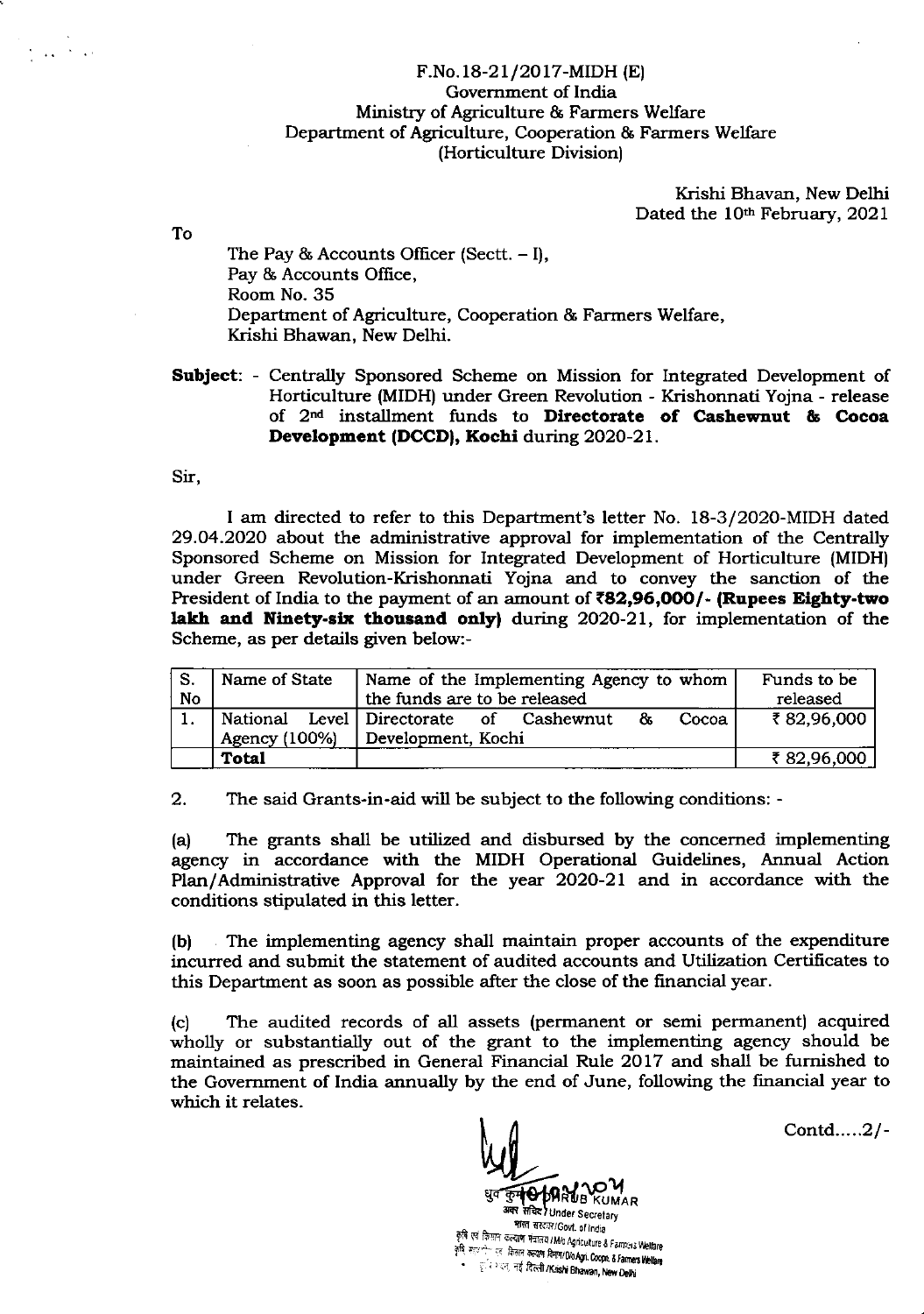(d) Assets permanent or semi-permanent acquired wholly or substantially out of the grant by the Government of India shall not, without prior approval of the Government of lndia, be disposed of, encumbered or utilized for the purpose other than those for which the grant is being sanctioned.

(e) The accounts of the implementing agenry shall be open to Intemal Audit of the Principal Accounts Offrcer, Department of Agriculture, Cooperation & Farmers Welfare as well as the Statutory Audit by the Comptroller & Auditor General of India at his discretion and he shall have the right to demand the production of books, accounts, connected vouchers and other documents and papers in this regard.

 $(1)$  The concerned implementing agency shall furnish the physical and financial progress report to this Department on monthly basis in the prescribed format.

(g) The Implementing Agencies will follow other terms and conditions contained in the General Financial Rules 2017, as amended from time to time.

(h) Any unspent balance of grant, which is not spent for the purpose for which it is sanctioned during the financial year shall be refunded to the Government of India or adjusted for further utilization at the end of the financial year. The funds shall be transferred electronically through RTGS System/Demand Draft to the Implementing Agencies.

(i) All grantee institutions shall submit Utilization Certificates in prescribed proforma (GFR-12A) on PFMS [Rule 86(6)].

 $(i)$  The Further use of Grants in Aid being released by this sanction Order, is to be done through EAT module of PFMS. The Utilization Certificate not supported by the EAT module data is likely to be rejected and expenditure is not to be treated as regular. The agency would be forced to refund the amount received as the The agency would be forced to refund the amount received as the expenditure not appearing in EAT module data is not to be taken as expenditure incurred in accordance with the terms and conditions of this Sanction Order.

| Demand No. 1 (Plan)    | $(3 \in \mathbb{R}^2)$                             |                         |
|------------------------|----------------------------------------------------|-------------------------|
| <b>Head of Account</b> | Description                                        | Funds to be<br>released |
| $MH - 2401$            | <b>Crop Husbandry</b>                              |                         |
| 119                    | Horticulture & Vegetable Crops                     |                         |
| 55                     | Green Revolution - Krihonnati Yojna                |                         |
| 04                     | Mission for Integrated Development of Horticulture |                         |
| 550431                 | Grants-in-aid - General                            | 67.49                   |
| 789                    | Special Component Plan for Scheduled Castes        |                         |
| 34                     | Green Revolution - Krihonnati Yojna                |                         |
| 04                     | Mission for Integrated Development of Horticulture |                         |
| 340431                 | Grants-in-aid - General                            | 13.77                   |
| 796                    | Tribal Area Sub Plan                               |                         |
| 36                     | Green Revolution - Krihonnati Yojna                |                         |
| 04                     | Mission for Integrated Development of Horticulture |                         |
| 360431                 | Grants-in-aid - General                            | 1.70                    |
|                        | <b>Total</b>                                       | 82.96                   |

3. The expenditure shall be debited to the following Head of Account:-

Total **82.96 Contd.....3/-**<br>
Eq definition of the second of the second of the second of the second of the second of the second of the second of the second of the second of the second of the second of the second of the seco

 $\Delta\chi^2 = 2\pi\Delta\Omega$